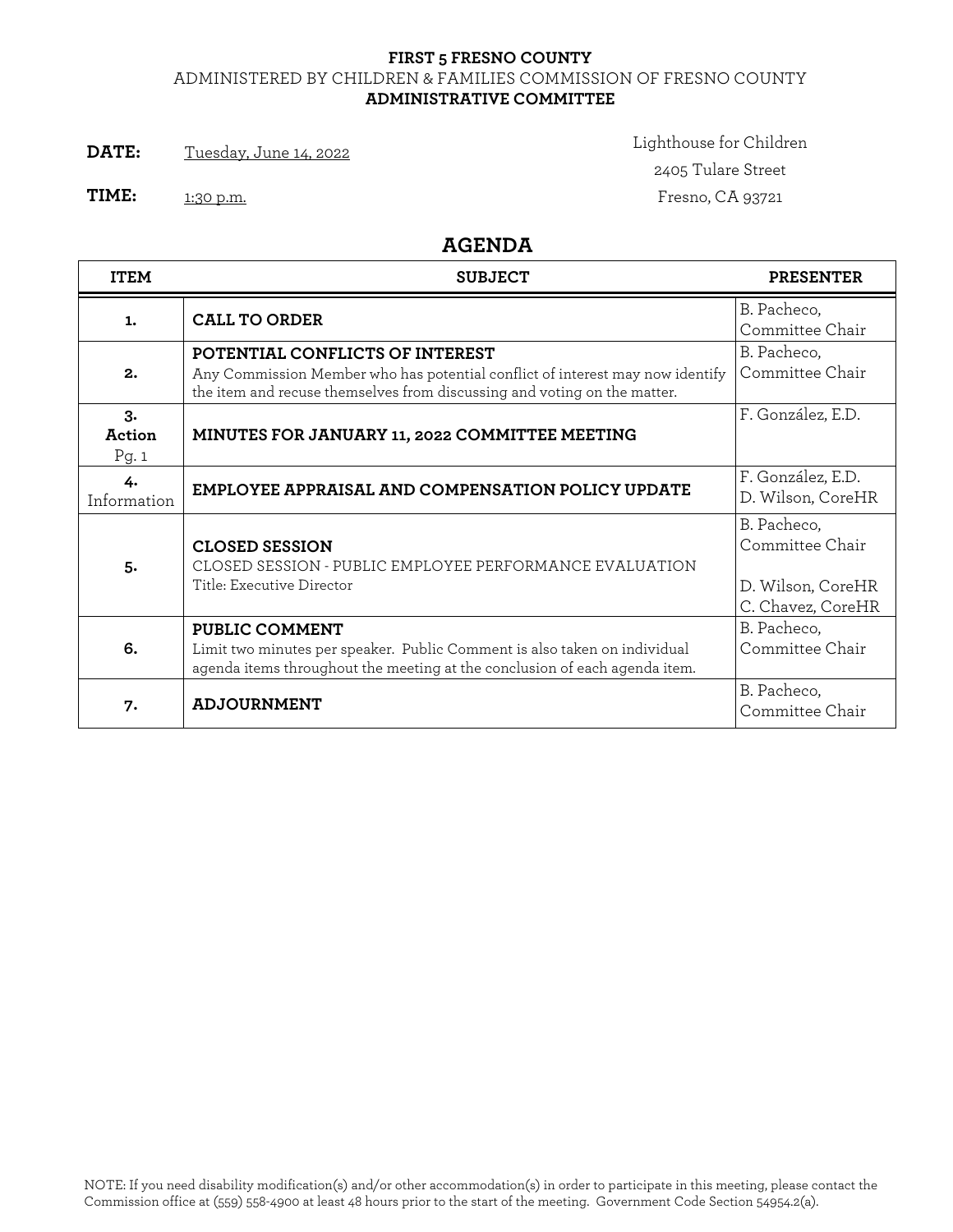## **FIRST 5 FRESNO COUNTY**

ADMINISTERED BY CHILDREN & FAMILIES COMMISSION OF FRESNO COUNTY

### **ADMINISTRATIVE COMMITTEE MEETING**

June 14, 2022 – 1:30 p.m.

2405 Tulare Street Fresno, CA 93721

#### **AGENDA ITEM NO. 3**

### **RECOMMENDED ACTION:**

Approve the January 11, 2022 Administrative Committee Minutes.

### **ACTION SUMMARY MINUTES**

January 11, 2022 — 11:00 a.m.

**Present:** Brian Pacheco, Dr. Marcia Sablan

- **Absent:** None.
- **Staff:** Fabiola González, Alix Hillis, Cindy Jurado Hernandez, Karen Rangel, Liliana Salcedo, Luis Magallanes, Lupita Ramírez, Tina Vue, Zach Shaath, Consuelo Chavez (CoreHR Team)

### **1. CALL TO ORDER**

### **2. ADOPT RESOLUTION AUTHORIZING COMMITTEE PARTICIPATION PURSUANT TO AB 361**

Public Comment: None heard.

Motion by: Sablan Second by: Pacheco Ayes: Sablan, Pacheco Noes: None heard.

### **3. POTENTIAL CONFLICTS OF INTEREST**

None heard.

### **4. MINUTES FOR JANUARY 13, 2021 COMMITTEE MEETING**

Public Comment: None heard.

Motion by: Sablan Second by: Pacheco Ayes: Sablan, Pacheco Noes: None heard.